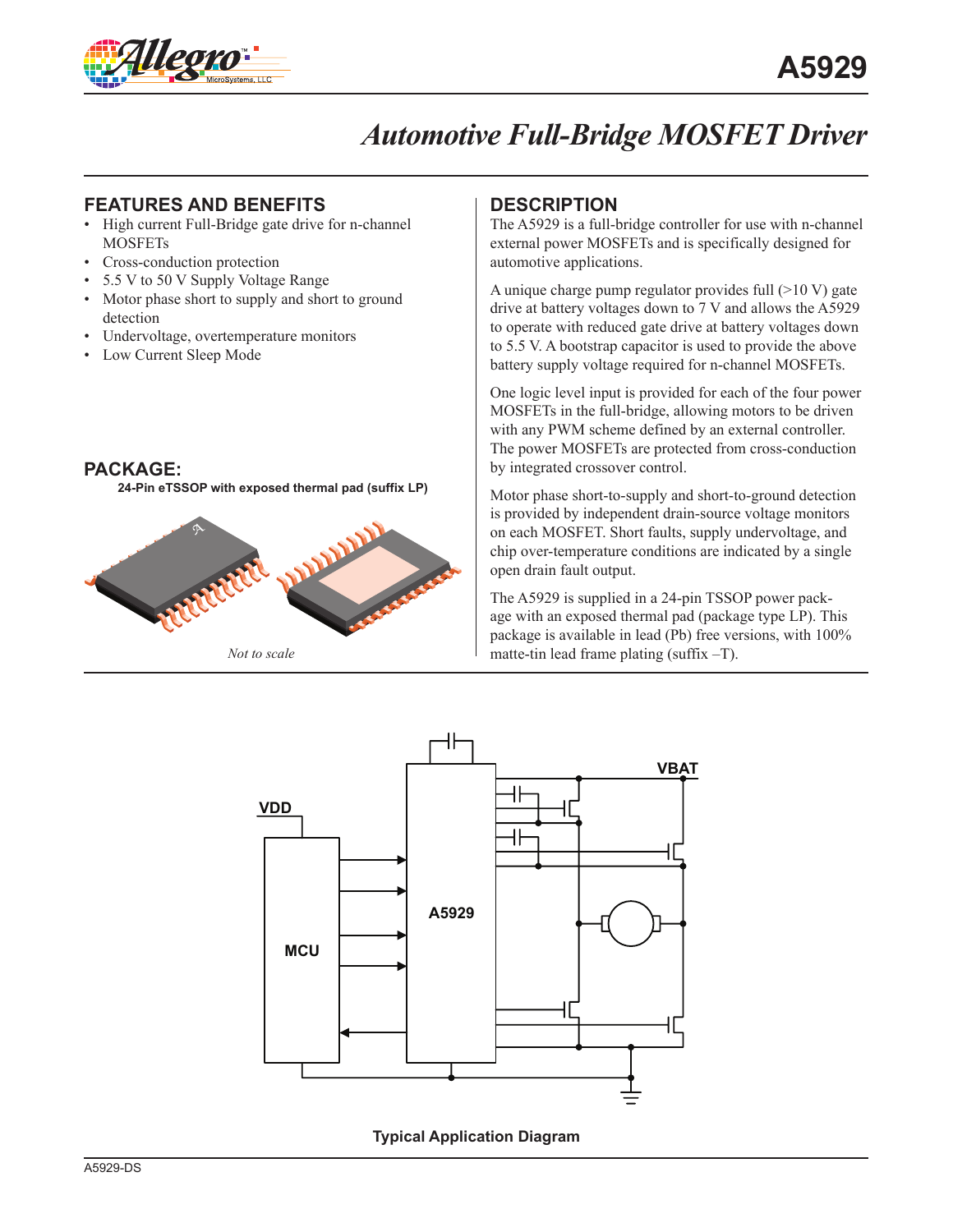## **SPECIFICATIONS**

| <b>Selection Guide</b> |                      |                                                                               |    |
|------------------------|----------------------|-------------------------------------------------------------------------------|----|
| <b>Part Number</b>     | <b>Packing</b>       | Package                                                                       |    |
| A5929KLPTR-T           | 4000 pieces per reel | 9.7mm x 4.4mm, 1.2mm nominal height<br>24 lead TSSOP with exposed thermal pad | Ph |

#### **Absolute Maximum Ratings 1**

| <b>Characteristic</b>                               | Symbol           | <b>Notes</b>                                                                                                                     | Rating            | Unit         |
|-----------------------------------------------------|------------------|----------------------------------------------------------------------------------------------------------------------------------|-------------------|--------------|
| Load Supply Voltage                                 | $V_{BB}$         |                                                                                                                                  | $-0.3$ to 50      | $\vee$       |
| <b>Terminal VREG</b>                                |                  |                                                                                                                                  | $-0.3$ to 16      | $\vee$       |
| Terminals CP1, CP2                                  |                  |                                                                                                                                  | $-0.3$ to 16      | $\vee$       |
| Logic Inputs AHI, ALO, BHI, BLO, and<br><b>ENAB</b> |                  |                                                                                                                                  | $-0.3$ to $6.5$   | $\vee$       |
| <b>Terminal VBRG</b>                                |                  |                                                                                                                                  | $-5$ to $55$      | $\vee$       |
| <b>Terminal LSS</b>                                 |                  |                                                                                                                                  | $-4$ to 6.5       | $\vee$       |
| Terminals SA, SB                                    |                  |                                                                                                                                  | $-5$ to $55$      | $\vee$       |
| Terminals GHA, GHB                                  |                  |                                                                                                                                  | $Sx$ to $Sx+15$   | $\vee$       |
| Terminals GLA, GLB                                  |                  |                                                                                                                                  | $-5$ to 16        | $\vee$       |
| Terminals CA, CB                                    |                  |                                                                                                                                  | $-0.3$ to $Sx+15$ | $\vee$       |
| <b>Terminal FAULT</b>                               |                  |                                                                                                                                  | $-0.3$ to $6.5$   | $\vee$       |
| <b>Terminal VDSTH</b>                               |                  |                                                                                                                                  | $-0.3$ to $6.5$   | $\vee$       |
|                                                     |                  |                                                                                                                                  |                   |              |
| Ambient Operating Temperature<br>Range <sup>2</sup> | $T_A$            |                                                                                                                                  | $-40$ to 150      | °C           |
| Maximum continuous junction<br>temperature          | $T_{J(max)}$     |                                                                                                                                  | 165               | $^{\circ}C$  |
| <b>Transient Junction Temperature</b>               | $T_{tJ}$         | Over temperature event not exceeding 10s, lifetime<br>duration not exceeding 10 hours, determined by design<br>characterisation. | 175               | $^{\circ}$ C |
| Storage Temperature Range                           | $T_{\text{stg}}$ |                                                                                                                                  | $-55$ to $150$    | °C           |

1 With respect to GND.

2 Limited by power dissipation.

#### **Thermal Characteristics 3 may require derating at maximum conditions**

| <b>Characteristic</b>                         | Symbol                              | <b>Test Conditions</b>                                | Value | Unit |
|-----------------------------------------------|-------------------------------------|-------------------------------------------------------|-------|------|
| $R_{\theta JA}$<br>Package Thermal Resistance | 4-layer PCB based on JEDEC standard | 28                                                    | °C/W  |      |
|                                               |                                     | 2-layer PCB with 3.8 in <sup>2</sup> Copper each side | 38    | °C/W |
|                                               | $R_{0,IP}$                          |                                                       |       | °C/W |

3Additional thermal information available on the Allegro website.

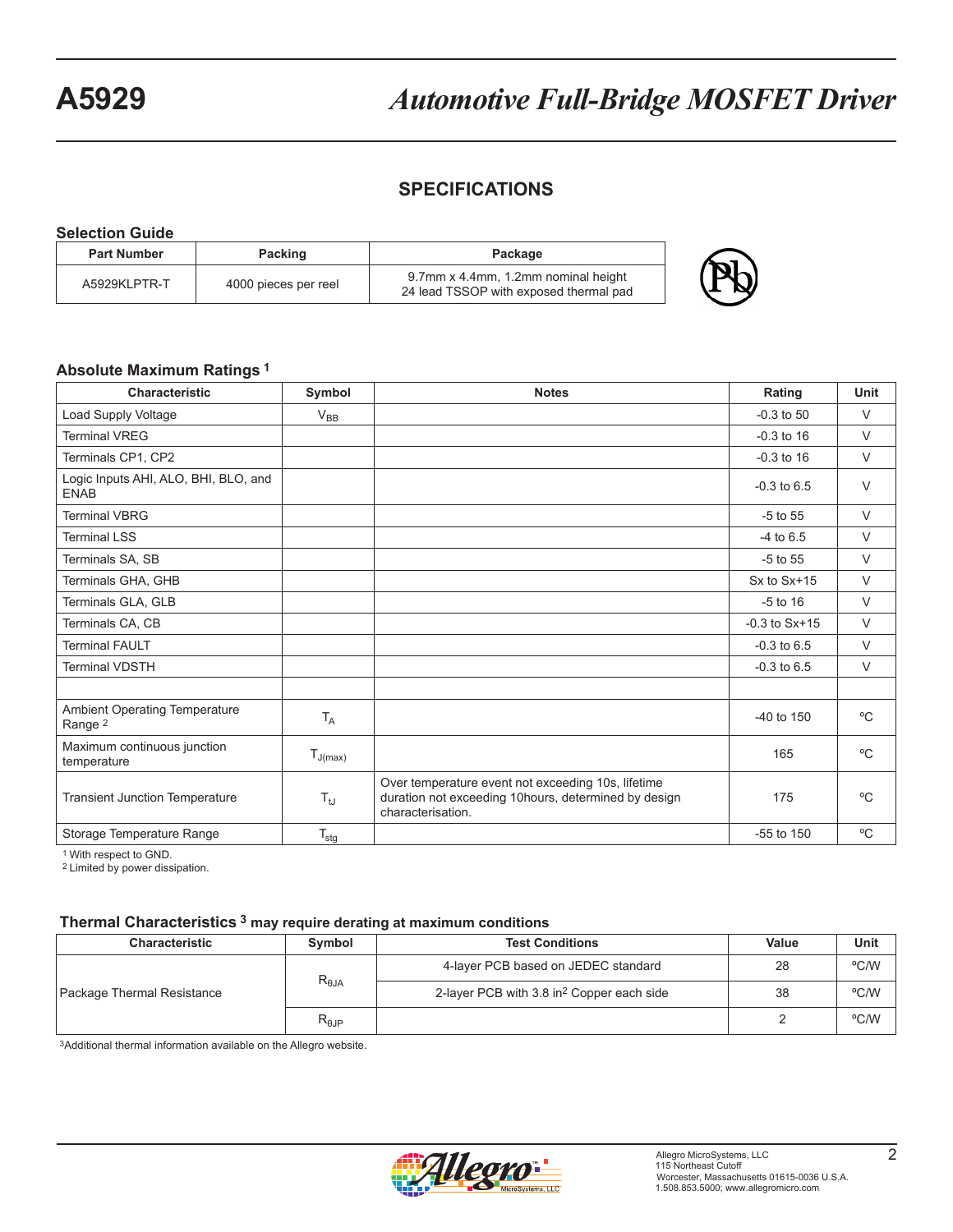

**Package LP, 24-Pin eTSSOP Pin-out Diagram**

#### **Terminal List Table**

| <b>Number</b> | Name        | <b>Function</b>              |
|---------------|-------------|------------------------------|
| 1             | <b>LSS</b>  | Common Low-side Source       |
| 2             | <b>NC</b>   | No connect                   |
| 3             | <b>GLB</b>  | Phase B Low-side Gate Drive  |
| 4             | GHB         | Phase B High-side Gate Drive |
| 5             | SB          | Phase B Motor Connection     |
| 6             | CВ          | Phase B Bootstrap Capacitor  |
| 7             | GLA         | Phase A Low-side Gate Drive  |
| 8             | <b>GHA</b>  | Phase A High-side Gate Drive |
| 9             | <b>SA</b>   | Phase A Motor Connection     |
| 10            | CA          | Phase A Bootstrap Capacitor  |
| 11            | NC.         | No connect                   |
| 12            | <b>VREG</b> | Gate Drive Supply Output     |

| <b>Number</b> | Name            | <b>Function</b>                      |
|---------------|-----------------|--------------------------------------|
| 13            | CP2             | Pump Capacitor                       |
| 14            | CP <sub>1</sub> | Pump Capacitor                       |
| 15            | <b>VBB</b>      | Main Power Supply                    |
| 16            | VBRG            | High-side Drain voltage sense        |
| 17            | <b>GND</b>      | Ground                               |
| 18            | <b>ENAB</b>     | Enable Input                         |
| 19            | <b>VDSTH</b>    | <b>VDS Monitor Threshold Voltage</b> |
| 20            | <b>FAULT</b>    | Diagnostic output                    |
| 21            | AHI             | Phase A HS control                   |
| 22            | <b>ALO</b>      | Phase A LS control                   |
| 23            | BHI             | Phase B HS control                   |
| 24            | <b>BLO</b>      | Phase B LS control                   |
|               | PAD             | Exposed thermal pad-Connect to GND   |

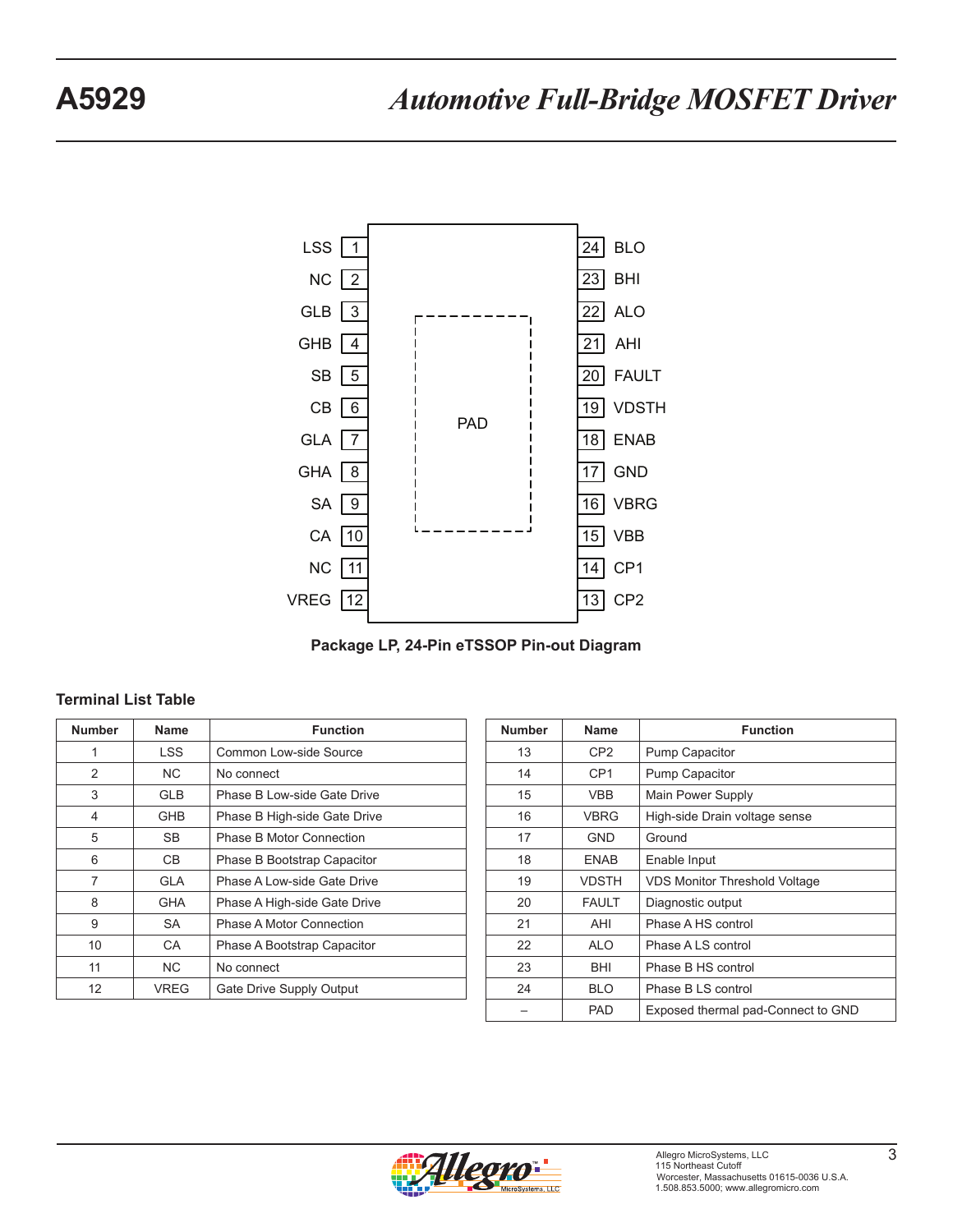

**Functional Block Diagram**

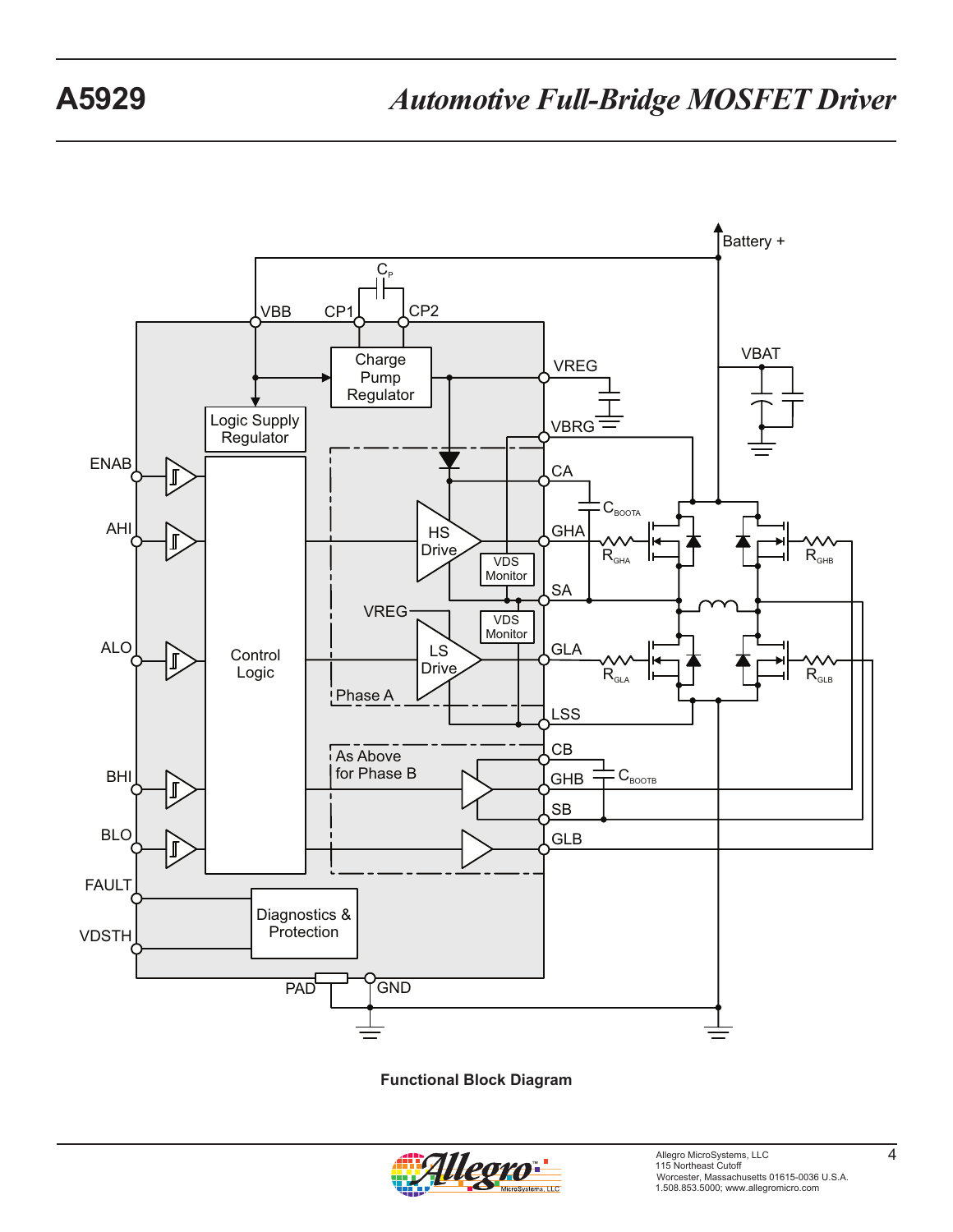# ELECTRICAL CHARACTERISTICS: valid at T<sub>J</sub> = -40 to +150°C, V<sub>BB</sub> = 7 to 50 V; unless otherwise specified

| Characteristic<br>Symbol                                |                              | <b>Test Conditions</b>                                                                                | Min.                     | Typ.                     | Max.                     | Unit      |  |
|---------------------------------------------------------|------------------------------|-------------------------------------------------------------------------------------------------------|--------------------------|--------------------------|--------------------------|-----------|--|
| <b>Supply &amp; Reference</b>                           |                              |                                                                                                       |                          |                          |                          |           |  |
| V <sub>BB</sub> Functional Operating Range <sup>2</sup> |                              | <b>Correct Function Parameters not Guaranteed</b>                                                     | 5.5                      | $\overline{\phantom{0}}$ | 50                       | $\vee$    |  |
|                                                         | $I_{\text{BBO}}$             | Operational Mode, Outputs Low VBB = 12 V                                                              | $\overline{\phantom{0}}$ | 6                        | 14                       | mA        |  |
| V <sub>BB</sub> Quiescent Current                       | $I_{BBS}$                    | Sleep Mode, $VBB = 12 V$ , $ENAB < 0.6 V$                                                             | $\overline{\phantom{0}}$ | $\overline{\phantom{0}}$ | 10                       | μA        |  |
|                                                         |                              | $V_{BB}$ > 9 V, $I_{REG}$ = 0 mA to 15 mA                                                             | 12.5                     | 13                       | 13.75                    | $\vee$    |  |
|                                                         |                              | 7.5 V < $V_{BB} \le 9$ V, $I_{REG} = 0$ mA to 10 mA                                                   | 12.0                     | 13                       | 13.75                    | V         |  |
| <b>VREG Output Voltage</b>                              | $V_{REG}$                    | $6 V < V_{BB} \le 7.5 V$ , $I_{REG} = 0$ mA to 9 mA                                                   | $2 \times V_{BB} - 3.0$  | $\overline{\phantom{a}}$ | $\qquad \qquad -$        | V         |  |
|                                                         |                              | $5.5 V < V_{BB} \le 6 V$ , $I_{REG} < 8 mA$                                                           | 8.5                      | 9.5                      | $\overline{\phantom{0}}$ | $\vee$    |  |
|                                                         |                              | $I_D = 10 \text{ mA}$                                                                                 | 0.4                      | 0.7                      | 1.0                      | $\vee$    |  |
| Bootstrap Diode Forward Voltage                         | $V_{fBOOT}$                  | $I_D$ = 100 mA                                                                                        | 1.5                      | 2.2                      | 3.1                      | $\vee$    |  |
| Bootstrap Diode Resistance                              | $r_{\rm D}$                  | $r_{D(100 \text{ mA})} = (V_{fBOOT(150 \text{ mA})} - V_{fBOOT(50 \text{ mA})})/$<br>$100 \text{ mA}$ | 6                        | 13                       | 28                       | Ω         |  |
| Bootstrap Diode Current Limit                           | <b>I</b> DBOOT               |                                                                                                       | 250                      | 500                      | 750                      | mA        |  |
| Disable Time                                            | $t_{SLT}$                    | From ENAB < $V_{IL}$ to Gxx low                                                                       |                          | 200                      |                          | ns        |  |
| Sleep Mode Activation Timeout                           | $t_{\scriptstyle\text{SLT}}$ | From ENAB $<$ V <sub>IL</sub>                                                                         | 7.5                      | 10                       | 12.5                     | ms        |  |
| Wake Up from Sleep Delay                                | $t_{\text{WK}}$              | $ENAB > V_{IH}$ . $C_{REG}$ < 1 µF                                                                    | $\qquad \qquad -$        | $\qquad \qquad -$        | $\mathbf{1}$             | ms        |  |
| <b>Gate Output Drive</b>                                |                              |                                                                                                       |                          |                          |                          |           |  |
| Turn-on Time                                            | $t_r$                        | $C_{\text{LOAD}}$ = 1 nF, 20% to 80%                                                                  | $\qquad \qquad -$        | 35                       | $\qquad \qquad -$        | ns        |  |
| Turn-off Time                                           | $t_{\rm f}$                  | $C_{\text{LOAD}}$ = 1 nF, 80% to 20%                                                                  | $\qquad \qquad -$        | 20                       | $\overline{\phantom{0}}$ | ns        |  |
|                                                         | $R_{DS(on)UP}$               | $T_J = 25^{\circ}C$ , $I_{GHx} = -150$ mA                                                             | 5                        | 8                        | 13                       | Ω         |  |
| Pull-up On Resistance                                   |                              | $T_J$ = 150°C, $I_{GHx}$ = -150 mA                                                                    | 10                       | 15                       | 24                       |           |  |
| Pull-down On Resistance                                 |                              | $T_J = 25^{\circ}C$ , $I_{GLx} = 150$ mA                                                              | 1.5                      | 2.4                      | 4.6                      | Ω         |  |
|                                                         | $R_{DS(on)DN}$               | $T_{J}$ = 150°C, $I_{GLX}$ = 150 mA                                                                   | 2.5                      | 4                        | 6.5                      |           |  |
| GHx Output Voltage High                                 | $V_{GHH}$                    | Bootstrap Capacitor fully charged                                                                     | $V_{Cx}$ -0.2            | $\overline{\phantom{m}}$ |                          | $\vee$    |  |
| GHx Output Voltage Low                                  | $V_{GHL}$                    |                                                                                                       |                          | $\overline{\phantom{0}}$ | $V_{SX}$ +0.3            | V         |  |
| <b>GLx Output Voltage High</b>                          | $\rm V_{GLH}$                |                                                                                                       | $V_{REG}$ -0.2           | $\overline{\phantom{0}}$ |                          | $\vee$    |  |
| <b>GLx Output Voltage Low</b>                           | $\rm V_{GLL}$                |                                                                                                       |                          |                          | $V_{LSS}$ +0.3           | $\vee$    |  |
| GHx Passive Pull-down                                   | $R_{GHPD}$                   | $V_{\text{GHz}}$ - $V_{\text{Sx}}$ < 0.3 V                                                            |                          | 400                      |                          | $k\Omega$ |  |
| <b>GLx Passive Pull-down</b>                            | $R_{GLPD}$                   | $V_{GLX} - V_{LSS} < 0.3 V$                                                                           | $\qquad \qquad -$        | 400                      | $\qquad \qquad -$        | $k\Omega$ |  |
| Turn-off Propagation Delay <sup>3</sup>                 | $t_{P(off)}$                 | Input change to unloaded Gate output change                                                           | 60                       | 90                       | 180                      | ns        |  |
| Turn-on Propagation Delay <sup>3</sup>                  | $t_{P(0n)}$                  | Input change to unloaded Gate output change                                                           | 60                       | 90                       | 180                      | ns        |  |
| Prop Delay Matching - Phase to<br>Phase                 | $\Delta_{\text{tPP}}$        | Same phase change                                                                                     | $\overline{\phantom{0}}$ | 10                       | $\qquad \qquad -$        | ns        |  |
| Prop Delay Matching - On to Off                         | $\Delta_{\text{LOO}}$        | Single phase                                                                                          | $\qquad \qquad -$        | 30                       | $\qquad \qquad -$        | ns        |  |

*Continued on the next page…*

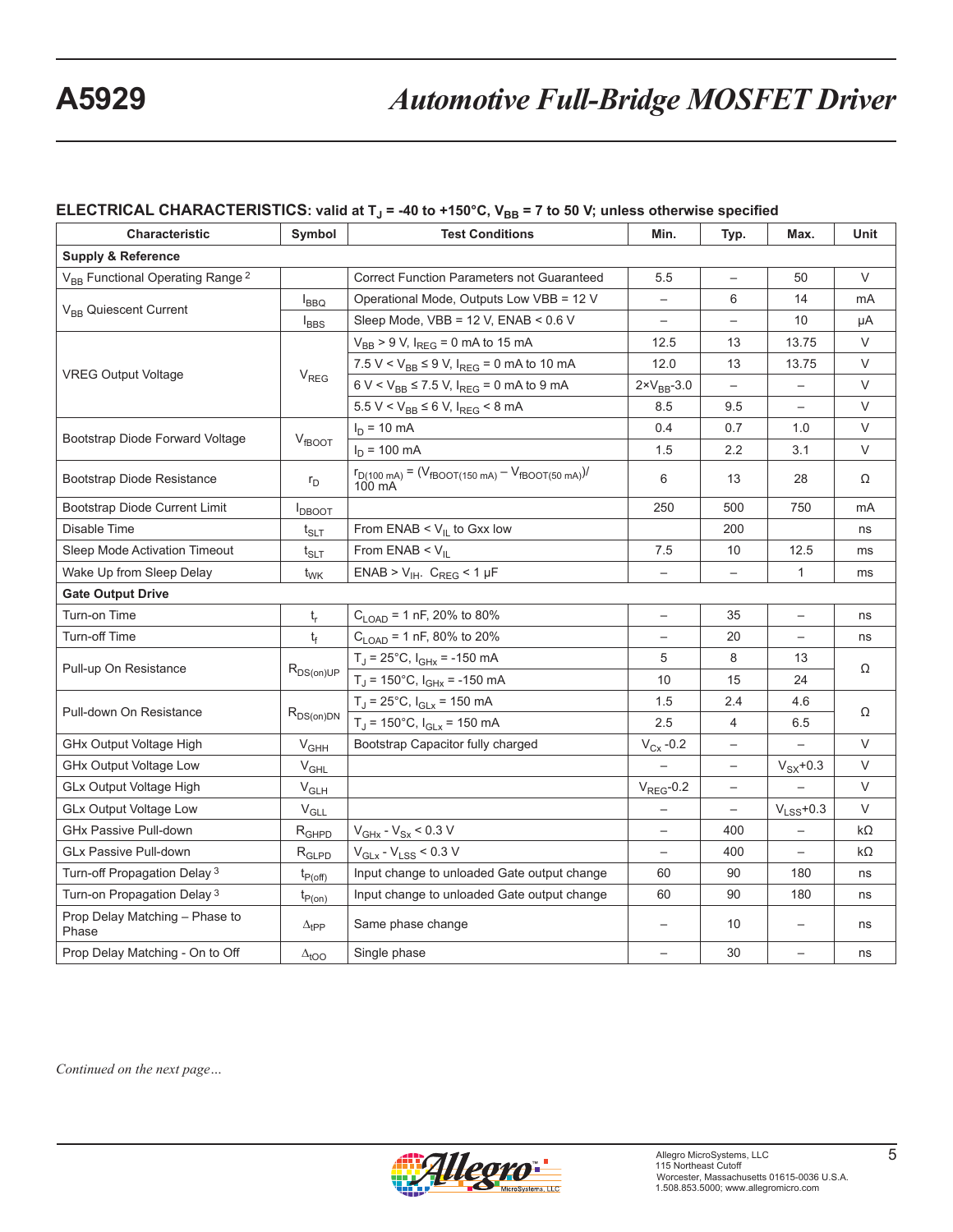## **ELECTRICAL CHARACTERISTICS (continued): valid at T<sub>J</sub> = -40 to +150°C, V<sub>BB</sub> = 7 to 50 V; unless otherwise specified**

| <b>Characteristic</b>               | Symbol                                  | <b>Test Conditions</b>                                                                    | Min.                     | Typ.                     | Max.                     | Unit               |
|-------------------------------------|-----------------------------------------|-------------------------------------------------------------------------------------------|--------------------------|--------------------------|--------------------------|--------------------|
| <b>Logic Inputs &amp; Outputs</b>   |                                         |                                                                                           |                          |                          |                          |                    |
| Input Low Voltage (xHI, xLO)        | $V_{IL}$                                |                                                                                           | $\qquad \qquad -$        | $\qquad \qquad -$        | 0.8                      | V                  |
| Input High Voltage (xHI, xLO)       | $V_{\text{IH}}$                         |                                                                                           | 2.0                      | $\overline{\phantom{0}}$ | $\overline{\phantom{0}}$ | $\vee$             |
| Input Low Voltage (ENAB)            | $V_{IL}$                                |                                                                                           |                          | $\overline{\phantom{0}}$ | 0.8                      | V                  |
| Input Low Voltage (ENAB)            | $V_{IL}$                                | Minimum power sleep mode                                                                  |                          | $\qquad \qquad -$        | 0.6                      | $\vee$             |
| Input High Voltage (ENAB)           | V <sub>IH</sub>                         |                                                                                           | 2.0                      |                          |                          | V                  |
| Input Hysteresis (xHI, xLO) (ENAB)  | $V_{\text{Ihys}}$                       |                                                                                           | 100                      | 300                      | $\qquad \qquad -$        | mV                 |
| Input Pull-down Resistor (xHI, xLO) | $R_{PD}$                                |                                                                                           | $\overline{\phantom{0}}$ | 50                       | $\overline{\phantom{0}}$ | $k\Omega$          |
| Input Pulse Filter Time (xHI,xLO)   | $t_{\text{PIN}}$                        |                                                                                           | $\overline{\phantom{0}}$ | 35                       | $\overline{\phantom{0}}$ | ns                 |
| <b>VDS Disable Voltage</b>          | $\rm V_{\rm DSD}$                       |                                                                                           |                          | $\overline{\phantom{0}}$ | 100                      | mV                 |
| Fault Disable Voltage               | $V_{FLTD}$                              |                                                                                           |                          |                          | 0.5                      | V                  |
| Output Low Voltage (FAULT)          | $V_{OL}$                                | $I_{OL}$ = 1 mA. No Fault indicated                                                       | $\qquad \qquad -$        | 0.2                      | 0.4                      | V                  |
| Output Leakage (FAULT)1             | $I_{\odot}$                             | $0 \text{ V} < V_0$ < 5.5 V, Fault indicated                                              | $-1$                     | $\overline{\phantom{0}}$ | 1                        | μA                 |
| <b>Protection</b>                   |                                         |                                                                                           |                          |                          |                          |                    |
| <b>VREG Undervoltage Lockout</b>    | $V_{\text{REGON}}$                      | <b>VREG</b> rising                                                                        | 7.5                      | 8                        | 8.5                      | $\vee$             |
|                                     | $V_{REGOFF}$                            | <b>VREG</b> falling                                                                       | 6.75                     | 7.25                     | 7.75                     | $\vee$             |
| Bootstrap Undervoltage              | $V_{\text{BOOTUV}}$                     | $V_{\text{BOOT}}$ falling, $V_{\text{Cx}} - V_{\text{Sx}}$                                | 62                       | $\overline{\phantom{0}}$ | 75                       | $\%V_{REG}$        |
| Bootstrap Undervoltage Hysteresis   | $V_{\text{BOO}\underline{\text{THys}}}$ |                                                                                           | $\overline{\phantom{0}}$ | 9                        | $\overline{\phantom{0}}$ | $\%V_{\text{REG}}$ |
| <b>VDS Threshold Internal</b>       | $V_{\text{DSTHI}}$                      | VDSTH > 2.7 V                                                                             | 1.1                      | 1.2                      | 1.3                      | $\vee$             |
| <b>VDS Threshold Range</b>          | $V_{\text{DSTH}}$                       |                                                                                           | 0.2                      | —                        | $\overline{2}$           | V                  |
| VDS Threshold Input Leakage         | $V_{\text{DSTHL}}$                      | $0 V <$ VDSTH < 5.5 V                                                                     | $-3$                     |                          | 3                        | μA                 |
| <b>VBRG Input Voltage</b>           | $V_{BRG}$                               |                                                                                           | $V_{BB}$ -1              | $V_{BB}$                 | $V_{BB}+1$               | V                  |
| <b>VBRG Input Current</b>           | <b>I</b> <sub>VBRG</sub>                | $V_{\text{DSTH}}$ = 2 V, $V_{\text{BB}}$ = 12 V; 0 V < $V_{\text{BRG}}$ < $V_{\text{BB}}$ | $\overline{\phantom{0}}$ |                          | 250                      | μA                 |
| Short-to-Ground Threshold Offset    |                                         | $V_{DSTH} \ge 1 V$                                                                        | $\overline{\phantom{0}}$ | ±100                     |                          | mV                 |
|                                     | <b>V</b> <sub>STGO</sub>                | $V_{\text{DSTH}}$ < 1 V                                                                   | $-150$                   | ±50                      | $+150$                   |                    |
| Short-to-Battery Threshold Offset   |                                         | $V_{DSTH} \ge 1 V$                                                                        |                          | ±100                     |                          |                    |
|                                     | V <sub>STBO</sub>                       | $V_{\text{DSTH}}$ <1V                                                                     | $-150$                   | ±50                      | $+150$                   | mV                 |
| <b>VDS Fault Blank Time</b>         | $t_{BL}$                                |                                                                                           | 1.5                      | 2.3                      | 4.5                      | μs                 |
| Over-temperature Warning            | $T_{\text{JF}}$                         | Temperature increasing                                                                    | 170                      | $\overline{\phantom{0}}$ | 180                      | $\rm ^{o}C$        |
| Over-temperature Hysteresis         | $T_{JHyst}$                             | Recovery = $T_{\text{JF}}$ - $T_{\text{JHVst}}$                                           | $\overline{\phantom{0}}$ | 15                       | $\qquad \qquad -$        | $^{\circ}$ C       |

1 For input and output current specifications, negative current is defined as coming out of (sourced by) the specified device terminal.

2 Function is correct but parameters are not guaranteed below the general limits (7V).

3 See Figure 1 for gate drive output timing.



#### **Figure 1: Gate Drive Timing**

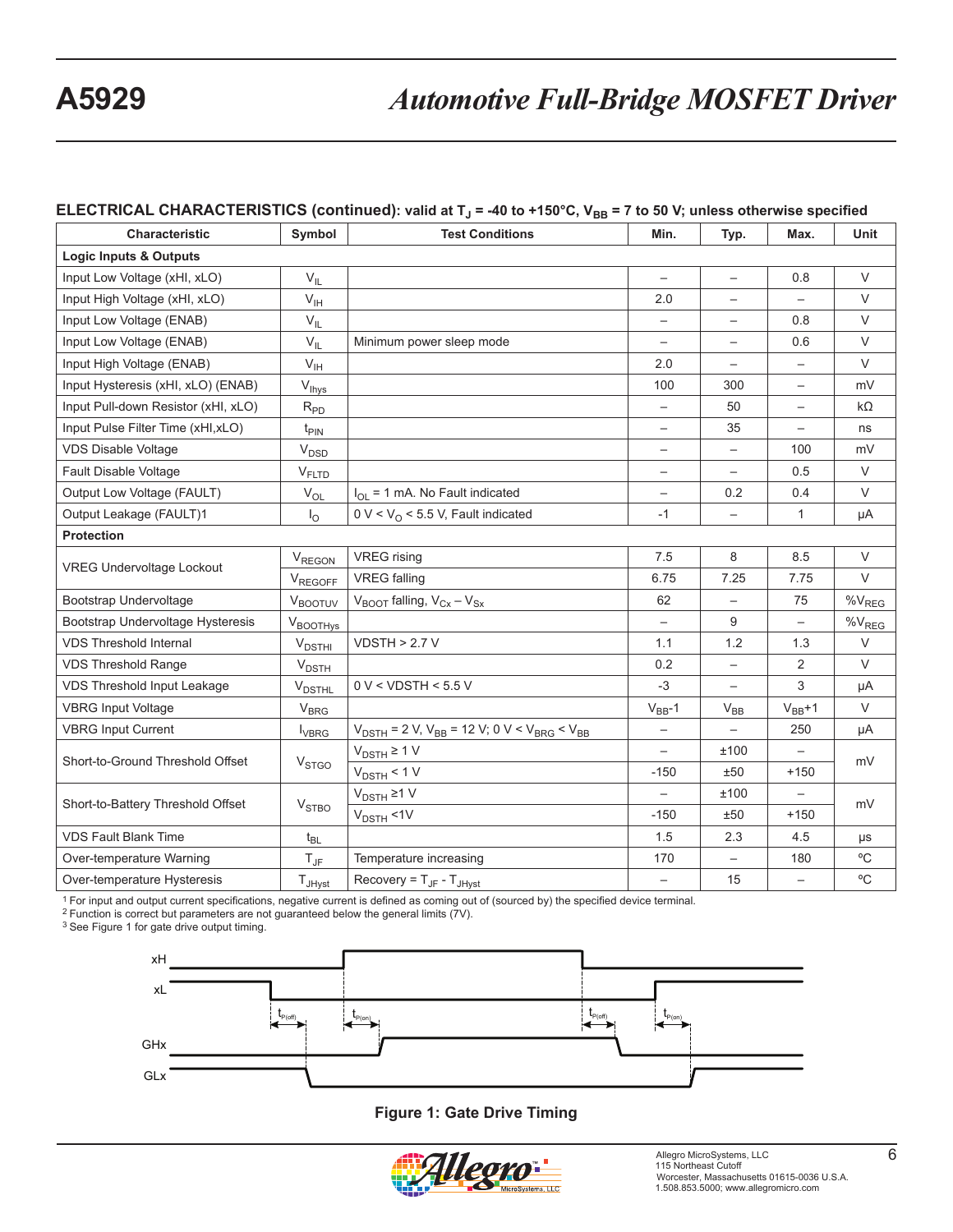# **FUNCTIONAL DESCRIPTION**

The A5929 provides four high current gate drives capable of driving a wide range of n-channel power MOSFETs. The gate drives are configured as two high-side and two low-side drives. The four gate drives are controlled by individual TTL-threshold logic inputs which may be driven from 3.3 V or 5 V logic outputs.

The A5929 provides all necessary circuitry to ensure that the gate-source turn-on voltages of both high-side and low-side external MOSFETs are driven above 10 V at supply voltages down to 7 V. For extreme low battery voltage conditions, correct functional operation is maintained down to 5.5 V but with a reduced gate drive.

The control inputs to the A5929 provide a simple solution for many motor drive applications controlled by an external microcontroller or DSP. Phase commutation and PWM control must be managed by the external system controller.

Specific device functions are described more fully in the following sections.

# **Input & Output Terminal Functions**

#### **VBB**

Power supply for all device functions including internal logic and Charge Pump.

System power should be connected to VBB through a reverse voltage protection circuit. The VBB pin should be decoupled to ground with ceramic capacitors mounted physically close to the device pins.

#### **CP1, CP2**

Pump capacitor connection for charge pump. Connect a minimum 220nF, typically 470nF, between CP1 and CP2.

### **VREG**

Regulated voltage, nominally 13 V, used to supply the low side gate drivers and to charge the bootstrap capacitors. A sufficiently large storage capacitor must be connected to this terminal to provide the transient charging current.

#### **GND**

Analogue reference, Digital and power ground. Connect to supply ground – see layout recommendations.

### **CA, CB**

High-side connections for the bootstrap capacitors and positive supply for high-side gate drivers.

#### **GHA, GHB**

High-side, gate-drive outputs for external n channel MOSFETs.

### **SA, SB**

Load phase connections. Used to sense the voltages switched across the load. Also connected to the negative side of the bootstrap capacitors and constitute the negative supply connections for the floating high-side drivers.

### **GLA, GLB**

Low-side, gate-drive outputs for external n-channel MOSFETs.

#### **LSS**

Low-side return path for discharge of the capacitance on the MOSFET gates, connected to the common sources of the lowside external MOSFETs through a low impedance track.

#### **VBRG**

Sense input to the top of the external MOSFET bridge. Allows accurate measurement of the voltage at the drains of the high side MOSFETs.

### **AHI, BHI**

Input to control the high-side gate drives. A logic high commands the relevant high-side gate drive to be activated.

### **ALO, BLO**

Input to control the low-side gate drives. A logic high commands the relevant low-side gate drive to be activated.

### **ENAB**

Enable input to control all outputs and sleep mode. A logic high enables the outputs to be active. A logic low immediately disables all gate drive outputs and causes the A5929 to enter sleep mode after the Sleep Mode Activation Timeout.

## **FAULT**

Open drain active-high fault output. If a fault is present the open-

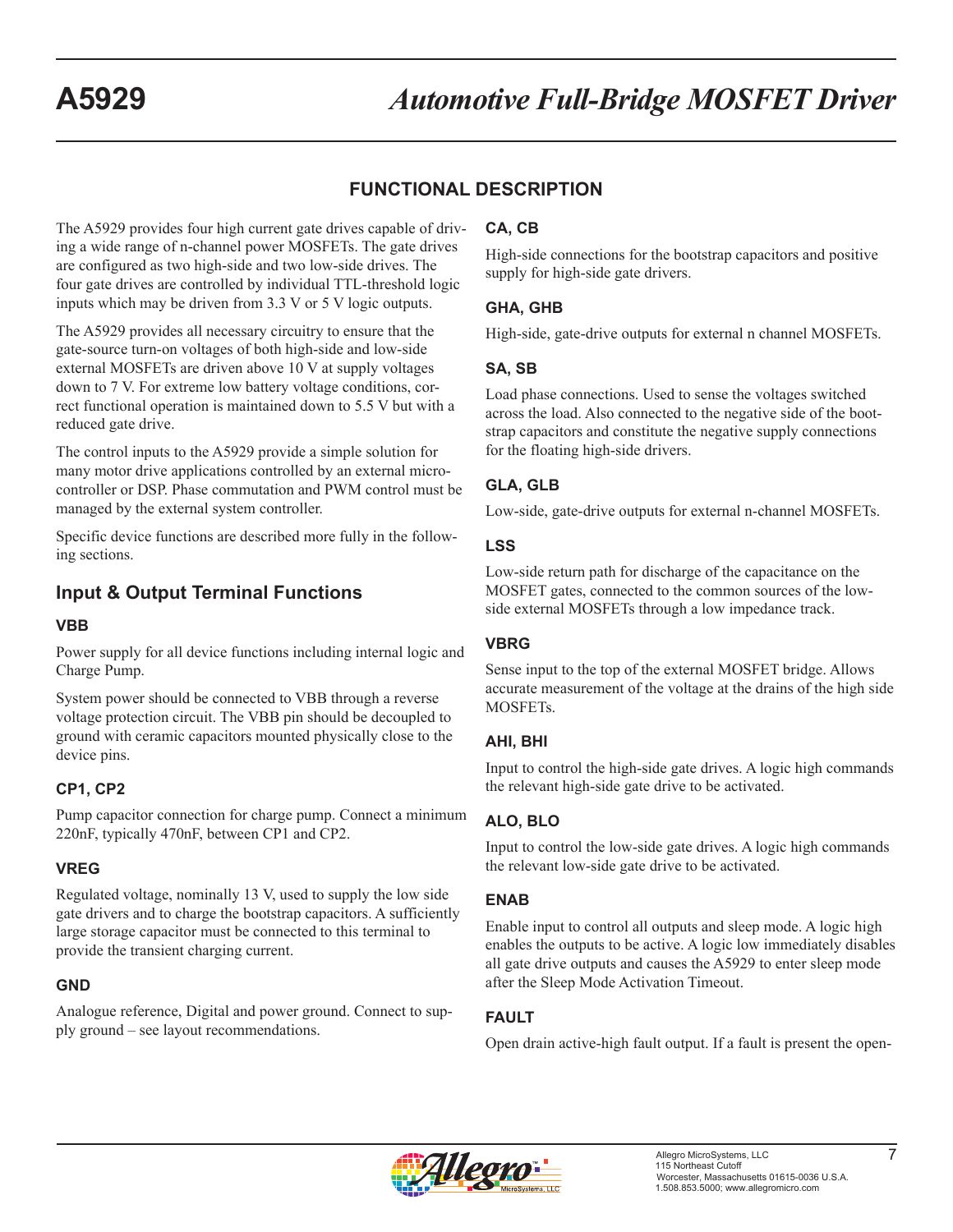drain pull-down is off and the FAULT input may be pulled high by an external pull-up resistor connected to any voltage up to a maximum of 5.5 V.

## **VDSTH**

Drain source fault threshold programming pin. The VDS fault threshold may be set by applying an externally generated analogue voltage. VDS fault reporting is disabled if VDSTH is driven to less than  $V_{\text{DSD}}$  (e.g. shorted to ground). The VDS fault threshold is set to an internally hardwired value,  $V_{\text{DSTHI}}$ , if VDSTH is driven to a voltage above its specified analogue input range (e.g. pulled up to the system logic supply voltage).

# **Power Supplies**

A single supply voltage  $(V_{BB})$  applied to the VBB terminal powers all device functions including on-chip logic, analogue circuitry, and output drivers.

It should be connected to the positive supply through a reverse voltage protection circuit and decoupled by a ceramic capacitor mounted close to the VBB and GND terminals.

The A5929 will operate within specified performance limits with  $V_{BB}$  between 7V to 50V and will function correctly with  $V_{BB}$  as low as 5.5V.

# **Sleep Mode**

A low power 'sleep' mode is activated when a logic low is applied to the ENAB input for a period equal to the Sleep Mode Activation Timeout  $(t_{SLT})$ . As soon as ENAB is low all gate drive outputs will be switched off. Once in sleep mode all outputs are switched to a high impedance state.

Operating mode is active within a period equal to the Wake Up from Sleep Delay  $(t_{\text{WK}})$  from a logic high being detected on the ENAB input. It is recommended that all xLO inputs are simultaneously driven to logic high (GLx turned on) when waking from sleep in order to recharge the bootstrap capacitors and enable subsequent high side turn on.

# **CP1,CP2, VREG**

The gate drivers are powered by an internal regulator which limits the supply to the drivers and therefore the maximum gate voltage. For VBB supply greater than approximately 16V the regulator operates in a linear regulator mode. Below 16V the

regulated supply is maintained by a charge pump boost converter which requires a pump capacitor, typically 470 nF, connected between the CP1 and CP2 terminals.

The regulated voltage, nominally 13 V, is available on the VREG terminal. A sufficiently large storage capacitor (See applications section) must be connected to this terminal to provide the transient charging current to the low side drivers and the bootstrap capacitors.

# **Gate Drives**

The A5929 is designed to drive external, low on-resistance, power n channel MOSFETs. It will supply the large transient currents necessary to quickly charge and discharge the external MOSFET gate capacitances in order to reduce dissipation in the external MOSFET during switching. Charge current for the lowside drives is provided directly by the capacitor on the VREG terminal. Charge current for the high-side drives is delivered via the bootstrap capacitors connected, one per phase, across the Cx, Sx terminal pairs. Charge and discharge rate can be controlled by incorporating an external resistor in series with each MOSFET gate drive (GHx, GLx).

# **High-side Gate Drive. GHA/GHB**

High-side, gate-drive outputs for external n channel MOSFETs. An external resistor between the GHx gate drive output and the MOSFET gate terminal (mounted as close to the latter as possible) may be used to control the slew rate at the gate, thereby controlling the di/dt and dv/dt of the voltage at the Sx terminals. GHx "high" turns on the upper half of the driver, sourcing current to the gate of the high-side MOSFET in the external motordriving bridge, turning it on. GHx "low" turns on the lower half of the driver, sinking current from the external MOSFET's gate circuit to the respective Sx terminal, turning it off.

# **Bootstrap Charge Management**

Bootstrap capacitors are charged to approximately VREG when the associated Sx terminal is driven low. When the Sx terminal subsequently swings high, the capacitor provides the necessary voltage for high-side n-channel power MOSFET turn-on. At system start up it is necessary to turn on each low side drive (GLx) prior to attempting to turn on the complementary high side (GHx) in order to charge the bootstrap capacitors.

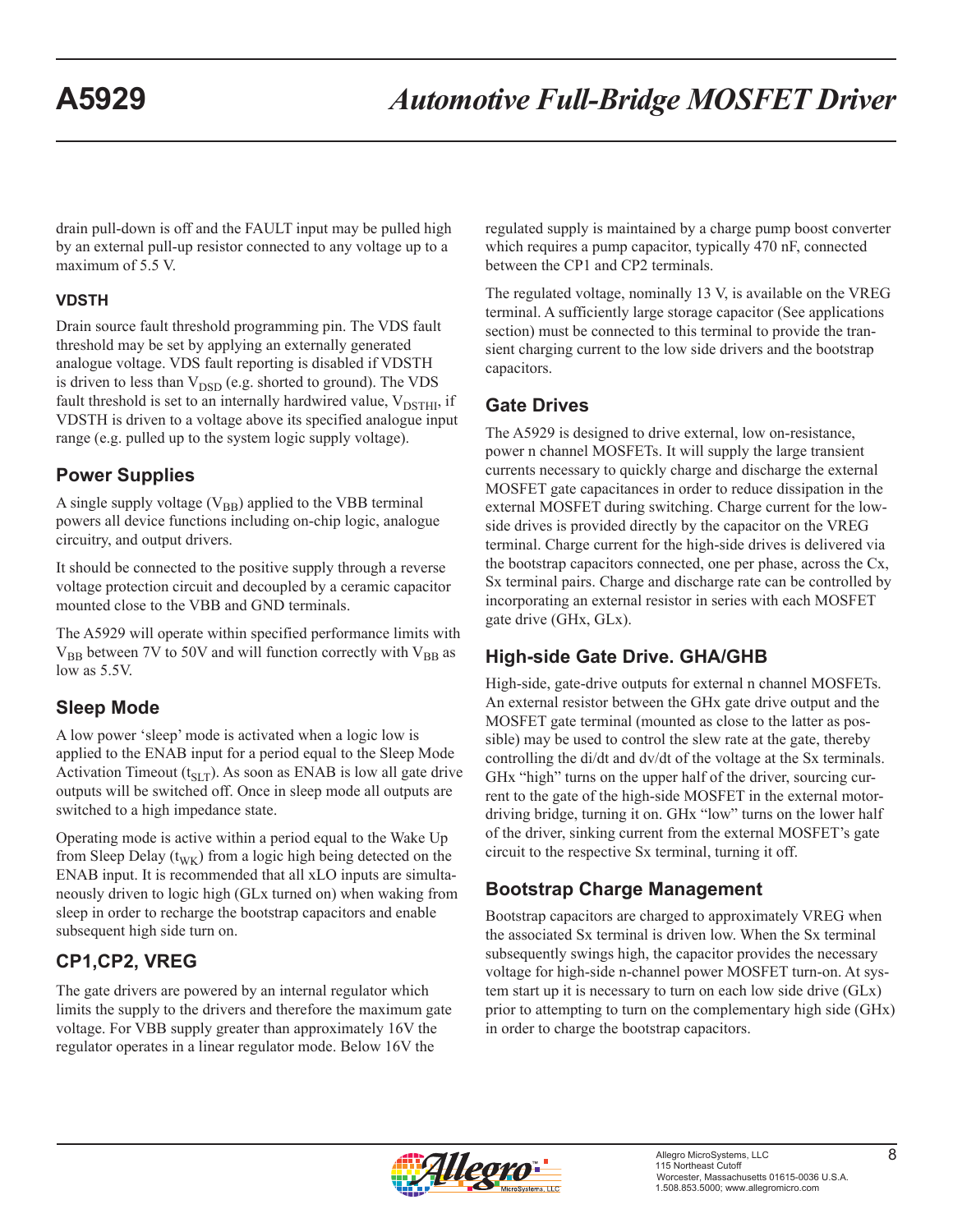# **Low-side Gate Drive. GLA/GLB**

The low-side, gate-drive outputs on GLA and GLB are referenced to the LSS terminal. These outputs are designed to drive external n-channel power MOSFETs. An external resistor between the GLx gate drive output and the MOSFET gate terminal (mounted as close to the latter as possible) may be used to control the slew rate at the gate, thereby providing some control of the di/dt and dv/dt of the voltage at the Sx terminals. GLx "high" turns on the upper half of the driver, sourcing current to the gate of the lowside MOSFET in the external motor-driving bridge, turning it on. GLx "low" turns on the lower half of the driver, sinking current from the external MOSFET's gate circuit to the to the LSS terminal, turning it off.

# **Drain Source Voltage Monitor**

The VDS fault threshold is set by applying a control voltage on the VDSTH pin as detailed in Figure 2.

If a voltage between 0.2 V and 2.0 V is applied the threshold will follow this level subject to the Short to Ground Threshold  $(V_{STGO})$  and Short to Battery Threshold  $(V_{STBO})$  Offsets detailed in the Electrical Characteristics table.

If a voltage between 2.0 V and 2.3 V is applied the threshold will approximate the applied level but accuracy is not specified.

If the VDSTH pin is driven below the VDS Disable Voltage  $(V_{\text{DSD}})$  of 0.1 V (e.g. shorted to ground) VDS fault reporting is disabled.

If the VDSTH pin is taken above 2.7 V (e.g. pulled up to the system logic supply voltage) the threshold is set to the VDS Threshold Internal ( $V_{DSTH}$ ) voltage detailed in the Electrical Characteristics table (typically 1.2 V).

The VDSTH pin presents a high impedance at all voltages across its permissible input range (per the VDS Threshold Input Leakage limits detailed in the Electrical Characteristics table,  $V_{\text{DSTHI}}$ ) allowing a wide range of programming circuits to be used including simple resistive dividers.

The VDSTH input has an internal passive first-order filter with a time constant of approximately 10 µs. Additional filter capacitance may be added externally if required.



**Figure 2: V<sub>DSTH</sub> Pin Voltage versus V<sub>DS</sub> Monitor Function**

# **Logic Control Inputs**

A set of discrete digital inputs (xHI, xLO) provides direct control of the four gate drive outputs (GHx, GLx). TTL input threshold levels ensure these can be driven from 3.3 V or 5 V logic systems.

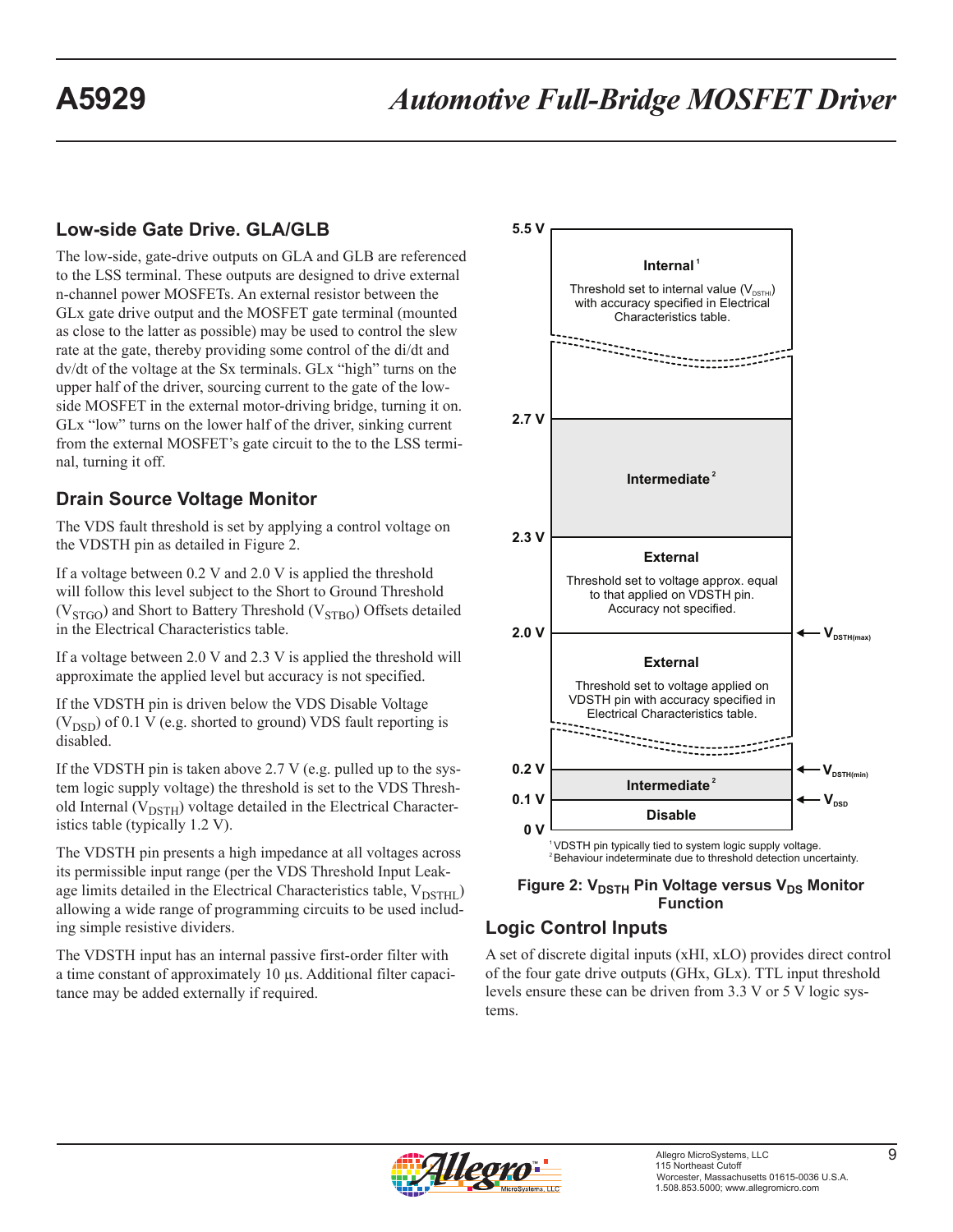Setting a logic input high causes the corresponding gate drive output to swing high thereby commanding the associated external MOSFET to turn on. Conversely, setting a logic input low swings the corresponding gate drive low commanding the MOSFET off.

Internal lock-out logic ensures that the high-side output drive and low-side output drive cannot be active simultaneously as detailed in Table 1.

| Input       |     |            | Output                |            |           |                  |  |
|-------------|-----|------------|-----------------------|------------|-----------|------------------|--|
| <b>ENAB</b> | xHI | <b>xLO</b> | <b>GH<sub>x</sub></b> | <b>GLx</b> | <b>Sx</b> | <b>Comments</b>  |  |
|             | 0   | 0          |                       |            | Ζ         | Phase disabled   |  |
|             | 0   |            |                       | н          | LO        | Low-side active  |  |
|             | 1   | 0          | н                     |            | HI        | High-side active |  |
|             | 1   | 1          |                       |            | Ζ         | Phase disabled   |  |
| 0           | X   | X          |                       |            | Ζ         | All disabled     |  |
| 0           | Χ   | Χ          | 7                     | 7          | 7         | Sleep Mode       |  |

#### **Table 1: Phase Control Truth Table**

HI ≡ high-side MOSFET active, LO ≡ low-side MOSFET active X ≡ don't care, Z ≡ high impedance, both MOSFETs off

An additional enable input, ENAB, may be used to turn all outputs off. ENAB must be high for the outputs to be active. When ENAB is held low for longer than the Sleep Mode Activation Time ( $t_{SLT}$ ) then the A5929 will enter sleep mode.

# **Diagnostics**

Several diagnostic features are integrated into the A5929 to provide indication of fault conditions. In addition to system wide faults such as under voltage and over temperature, the A5929 integrates individual monitors for each bootstrap capacitor voltage and each exeternal MOSFET drain-source voltage.

The presence of a fault condition is indicated on the FAULT pin. This is an open drain output that should be pulled to any voltage up to 5.5 V by an external resistor, typically 10 kΩ to 47 kΩ. The definition of the individual fault states and the effect on the gate drive outputs (GHx, GLx) are shown in Table 2 and described below.

#### **Table 2: Fault Definitions**

| <b>FAULT</b> | <b>Fault Description</b> | <b>Outputs</b><br><b>Disabled</b> | <b>Fault Latched</b> |
|--------------|--------------------------|-----------------------------------|----------------------|
| Low          | No Fault                 | No                                |                      |
| High         | Overtemperature          | <b>No</b>                         | No                   |
| High         | <b>VREG</b> undervoltage | Yes <sup>1</sup>                  | <b>No</b>            |
| High         | <b>VDS</b> overvoltage   | <b>No</b>                         | No                   |
| High         | Bootstrap undervoltage   | Yes <sup>2</sup>                  | Yes                  |

1 All gate drives low (external MOSFETs off).

2 High side drive of phase generating FAULT condition set low (external MOSFET off). Other outputs unaffected.

## **Fault States**

It is recommended that any external control circuitry remaining active in the event of a fault state being flagged is configured to take appropriate action to prevent damage to the A5929 and associated motor drive components.

Overtemperature. If junction temperature exceeds the overtemperature warning threshold  $(T_{\text{IF}})$  the A5929 enters the overtemperature warning state and FAULT goes high. The over-temperature warning state is cleared and the FAULT output returned to logic low when the junction temperature drops below recovery level  $T_{\text{JF}}$  -  $T_{\text{JFhys}}$ .

Whilst an over-temperature warning state is asserted no on-chip circuitry or functions are disabled.

## **VREG UNDERVOLTAGE**

The charge pump generates  $V_{REG}$  to provide low-side gate driver and bootstrap charge current. It is necessary to ensure that this voltage is high enough prior to enabling any of the gate drive outputs. If the voltage at the VREG pin drops below the falling VREG Undervoltage Lockout Threshold (VREGUVoff) the A5929 enters the VREG undervoltage fault state, FAULT is set high, and all gate drive outputs (GHx, GLx) are disabled. The VREG undervoltage fault state is cleared and FAULT goes low when V<sub>REG</sub> rises above the VREG undervoltage lockout threshold (rising), V<sub>REGUVon</sub>.

The VREG undervoltage monitor circuit is active during powerup and the A5929 remains in the VREG undervoltage fault state until  $V_{REG}$  is greater than the rising VREG undervoltage lockout threshold, V<sub>REGUVon</sub>.

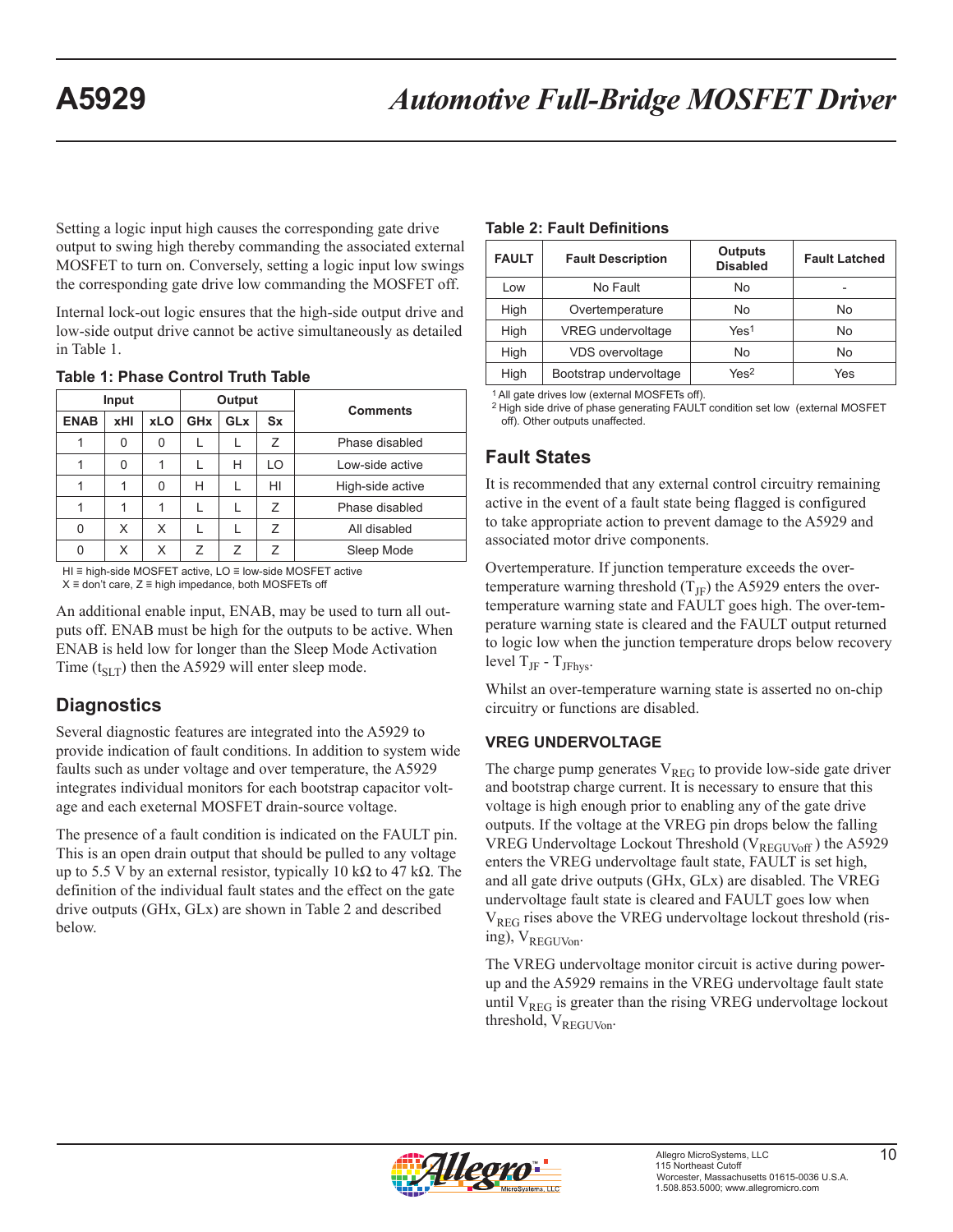#### **VDS OVERVOLTAGE**

When a gate drive output is commanded to turn on (GHx or GLx high) the the drain-source voltage of the corresponding external MOSFET is monitored between VBRG and Sx or Sx and LSS as appropriate. If the measured voltage exceeds the threshold value programmed on the VDSTH pin the FAULT output is set high but none of the gate drive outputs is disabled. Propagation of any fault states to the FAULT output is disabled for the VDS Fault Blank Time  $(t_{BL})$  at every external MOSFET turn-on event to avoid reporting spurious faults in response to switching transients. If a fault is reported on the FAULT pin it will be cleared as soon as the measured drain-source voltage drops below the programmed VDSTH level.

#### **BOOTSTRAP CAPACITOR UNDERVOLTAGE**

Each bootstrap capacitor is monitored to ensure sufficient highside gate drive voltage is available to initiate and maintain external MOSFET turn-on .

High-side gate drive outputs only turn on if the relevant bootstrap capacitor voltage is higher than the bootstrap turn-on voltage threshold,  $V_{\text{BOOTUV}} + V_{\text{BOOTHvs}}$ . If the bootstrap voltage is below this threshold when turn on is command on xHI the corresponding gate drive, GHx, is not switched on and FAULT is set high. The output remains off and FAULT remains high until either the affected gate drive is commanded to turn off or the

FAULT pin is pulled low by external means (see FAULT pin disable description below).

After a high side gate drive has been successfully turned on the appropriate bootstrap capacitor voltage must remain above the Bootstrap Undervoltage threshold ( $V_{\text{BOOTUV}}$ ). If the bootstrap capacitor voltage drops below  $V_{\text{ROTUV}}$  the high side driver in question is switched off and FAULT goes high. The driver will remain off and FAULT will remain high until either the affected high-side gate drive turn on commanded is removed from xHI or the FAULT pin is pulled low by external means (see FAULT pin disable description below).

If a bootstrap capacitor fault condition is detected only the driver in question is disabled. All other gate drives continue to respond to control inputs on xHI, xLO.

If the FAULT pin is held low (below the Fault Disable Voltage  $(V_{\text{FITD}})$  by external means the bootstrap undervoltage monitor feature is disabled. In this condition, if bootstrap capacitor voltage fails to reach  $\rm V_{BOOTUV}$  +  $\rm V_{BOOTHys}$  for turn on or drops below  $V_{\text{BNOTIV}}$  after turn on the driver in question is not forced into the off state. As the FAULT pin is held low, a fault state is not flagged. Whilst the FAULT pin is held low to disable the bootstrap undervoltage monitor any other fault conditions that might arise are undetectable outside the A5929. However, internal fault actions are unaffected and gate drive outputs are still disabled in response to other faults in accordance with Table 2.

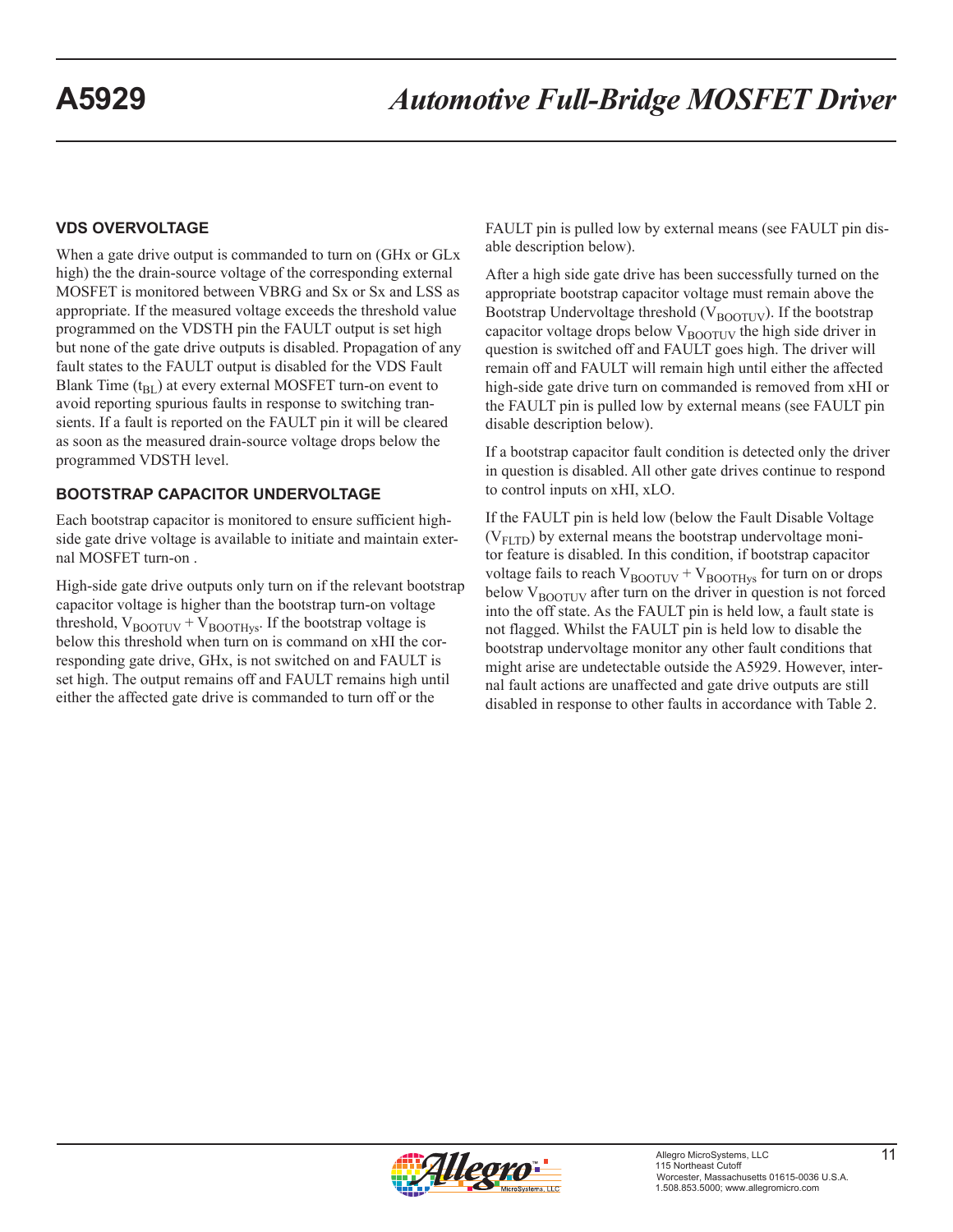# **APPLICATIONS INFORMATION**

# **Power Bridge Management Using PWM Control**

The A5929 provides individual high-side and low-side controls for each phase through the four digital control inputs. The only restriction imposed by the A5929 is to prevent the high-side and low-side gate drive from a single phase being on at the same time to avoid cross-conduction. This allows all H bridge control schemes to be implemented. This includes fast and slow decay, synchronous rectification and diode rectification, and edge aligned and centre aligned PWM.

Figure 3(A) shows an example of the path of the bridge and load current. In this example the high-side MOSFETs are switched off during the current decay time (PWM-off time) and load current recirculates through the low-side MOSFETs. This is commonly referred to as high side chopping or high side PWM. During the PWM off-time the complementary MOSFETs are turned on to short the body diode and provide synchronous rectification. Figure 3(A) only shows current in one direction but the same principal applies to current in the opposite direction. The same principal also applies when the low-side MOSFETs are turned off during the PWM off-time and the load current recirculates through the high side MOSFETs as in figure 3(B). In this control scheme the microcontroller has full control over the current decay method, load current recirculation paths, braking and coasting.

The A5929 provides exceptional propagation delay matching from logic input to gate drive output for high performance motor control applications. These advanced applications usually require high-resolution PWM control on each phase. This must be provided by an external controller, which must also provide the necessary dead time to avoid shoot through in the power bridge.

# **Bootstrap Capacitor Selection**

 $C_{\text{BOOT}}$  must be correctly selected to ensure proper operation of the device. Too large and time will be wasted charging the capacitor resulting in a limit on the maximum duty cycle and PWM frequency. Too small and there can be a large voltage drop at the time the charge is transferred from  $C_{\text{BOOT}}$  to the MOSFET gate.

To keep the voltage drop, due to charge sharing, small, the charge in the bootstrap capacitor  $(Q_{\text{BOOT}})$  should be much larger than  $Q_{GATE}$ .



**(A) High-side PWM with slow decay and synchronous rectification.**



**(B) Low-side PWM with slow decay and synchronous rectification.**

#### **Figure 3: Power Bridge Control**

The charge required by the gate:

$$
Q_{\text{BOOT}} >> Q_{\text{GATE}}
$$

A factor of 20 is a reasonable value.

$$
Q_{\text{Boor}} = C_{\text{Boor}} \times V_{\text{Boor}} = Q_{\text{GATE}} \times 20
$$

$$
C_{\text{Boor}} = \frac{Q_{\text{GATE}} \times 20}{V_{\text{Boor}}}
$$

where  $V_{\text{ROT}}$  is the voltage across the bootstrap capacitor.

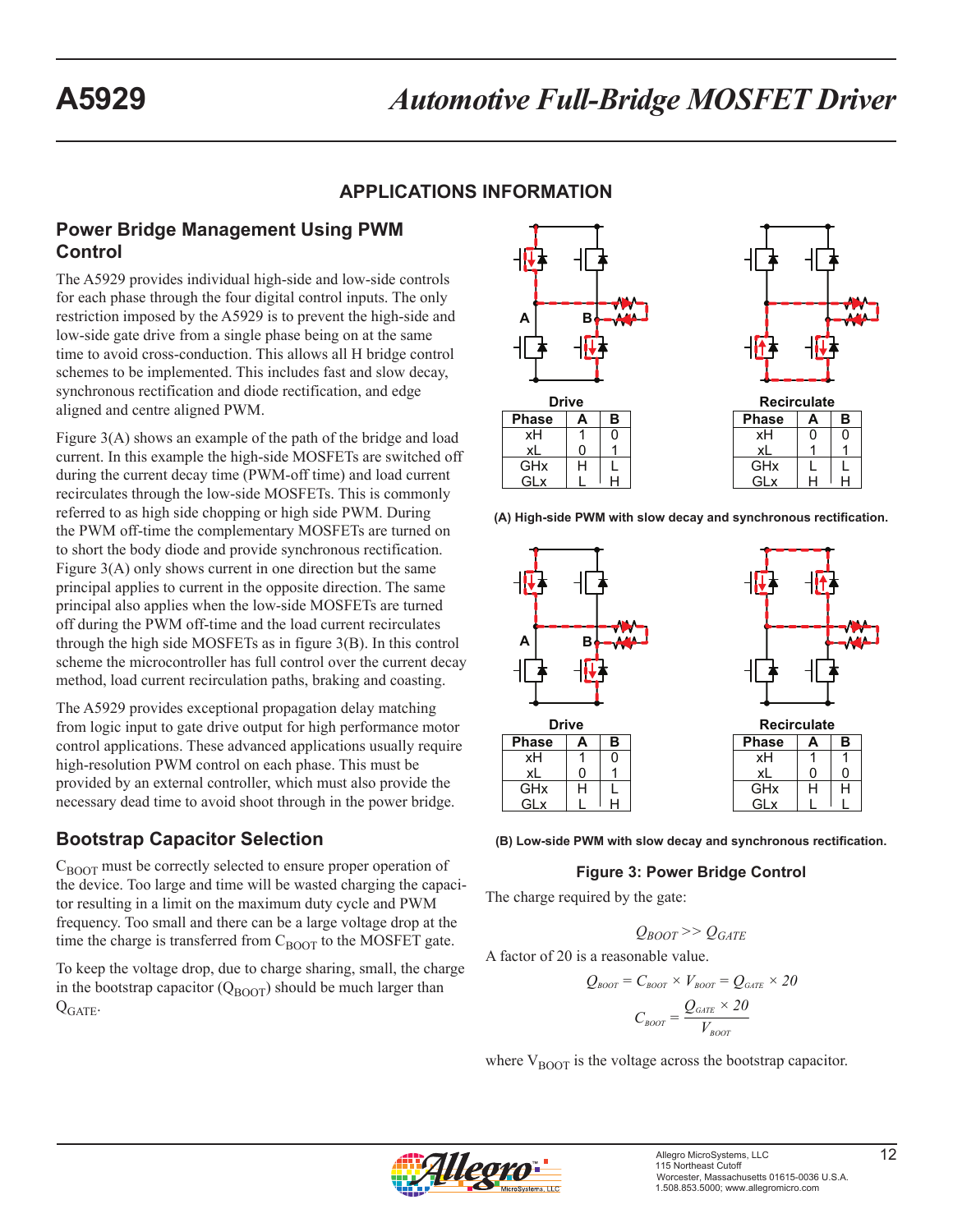The voltage drop,  $\Delta V$ , across the bootstrap capacitor as the MOS-FET is being turned on can be approximated by:

$$
\Delta V = \frac{Q_{\text{GATE}}}{C_{\text{BoOT}}}
$$

so for a factor of 20,  $\Delta V$  will be 5% of V<sub>BOOT</sub>.

The maximum voltage across the bootstrap capacitor under normal operating conditions is VREG max. However in some circumstances the voltage may transiently reach 18 V, the clamp voltage of the Zener diode between the Cx terminal and the Sx terminal. In most applications with a good ceramic capacitor the working voltage can be limited to 16 V.

# **Bootstrap Charging**

It is good practice to ensure the high side bootstrap capacitor is completely charged before a high side PWM cycle is requested. The time required to charge the capacitor  $(t_{\text{CHARGE}})$  in  $\mu$ s, is approximated by:

$$
t_{\text{CHARGE}} = \frac{C_{\text{foot}} \times \Delta V}{500}
$$

Where  $C_{\text{BOOT}}$  is the value of the bootstrap capacitor in nF and ΔV is the required voltage of the bootstrap capacitor. At power up and when the drivers have been disabled for a long time, the bootstrap capacitor can be completely discharged . In this case  $\Delta V$  can be considered to be the full high side drive voltage, 12 V. Else,  $\Delta V$  is the amount of voltage dropped during the charge transfer, which should be 400 mV or less. The capacitor is charged whenever the Sx terminal is pulled low and current flows from VREG through the internal bootstrap diode circuit to  $C_{\text{BOOT}}$ .

# **Supply Decoupling**

Since this is a switching circuit there will be current spikes from on VBB at the switching points. As with all such circuits the power supply connections should be decoupled with a ceramic capacitor, typically 220 nF, between the supply terminal and ground. These capacitors should be connected as close as possible to the VBB and ground terminal (GND).

# **VREG Capacitor Selection**

The internal reference (VREG) supplies current for the low-side gate-drive circuits and the charging current for the bootstrap capacitors. When a low-side MOSFET is turned on, the gatedrive circuit will provide the high transient current to the gate that is necessary to turn the MOSFET on quickly. This current, which can be several hundred milliamperes, cannot be provided directly by the limited output of the VREG regulator but must be supplied by an external capacitor connected to VREG.

The turn on current for the high-side MOSFET is similar in value but is mainly supplied by the bootstrap capacitor. However the bootstrap capacitor must then be recharged from the VREG regulator output. Unfortunately the bootstrap recharge can occur a very short time after the low-side turn on occurs. This means that the value of the capacitor connected between VREG and GND should be high enough to minimize the transient voltage drop on VREG for the combination of a low-side MOSFET turn on and a bootstrap capacitor recharge. A value of 20 x  $C_{\text{BOOT}}$  is a reasonable value. The maximum working voltage will never exceed VREG so can be set as low as 15 V. This capacitor should be placed as close as possible to the VREG terminal.

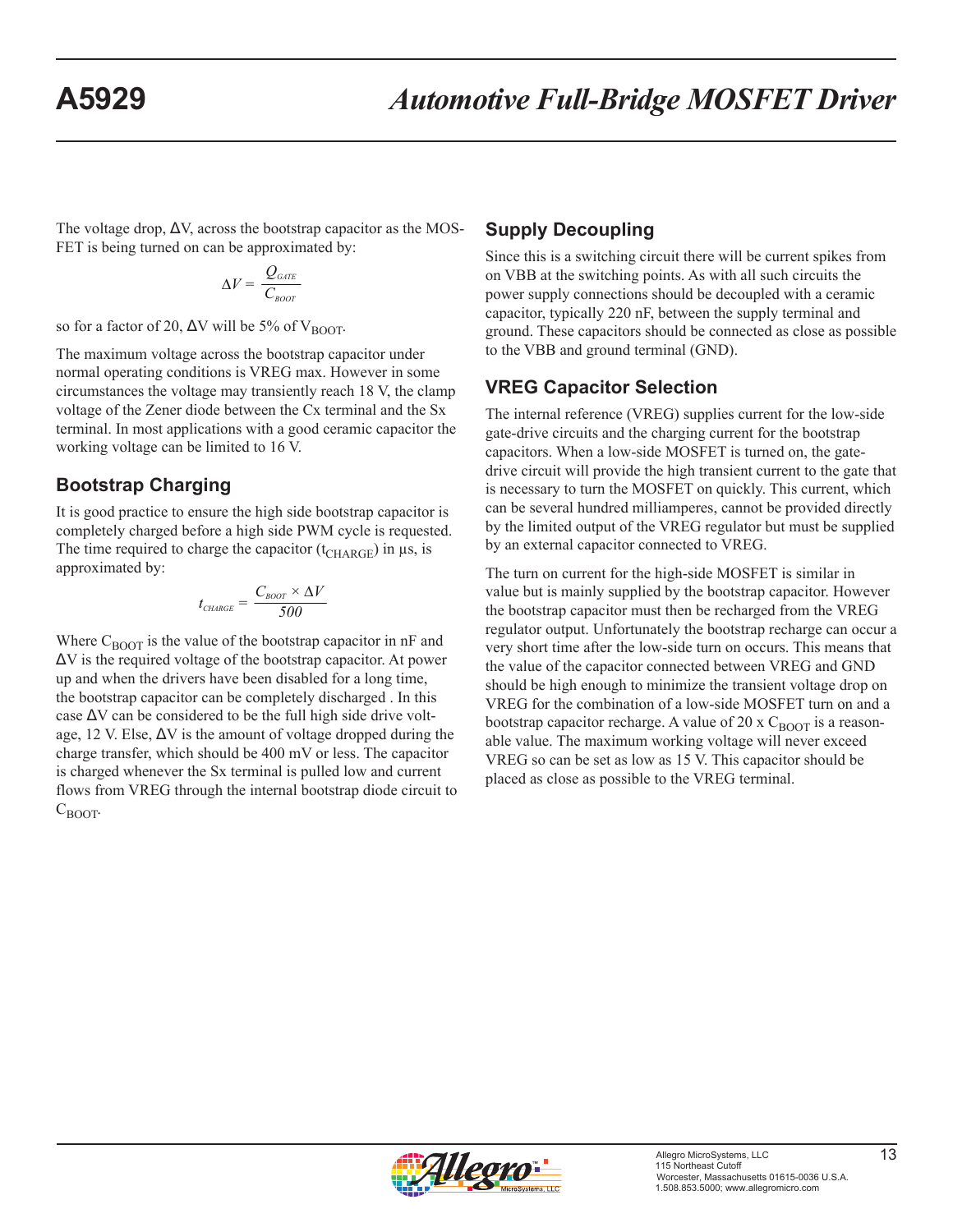**INPUT/OUTPUT STRUCTURES**



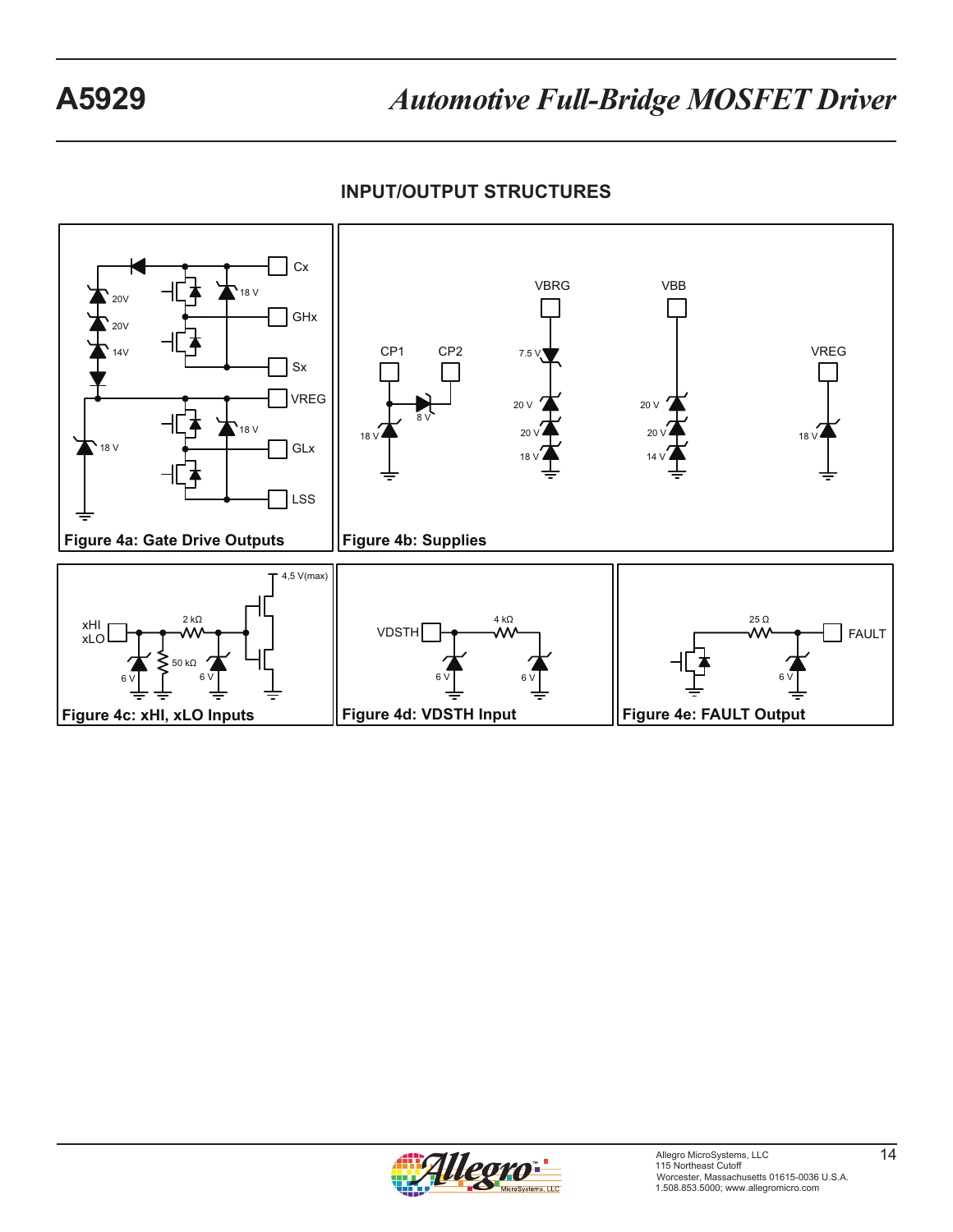# **LAYOUT RECOMMENDATIONS**





Careful consideration must be given to PCB layout when designing high frequency, fast-switching, high-current circuits:

The A5929 ground, GND, and the high-current return of the external MOSFETs should return separately to the negative side of the motor supply filtering (DC-link) capacitor. This will minimize the effect of bridge switching noise on the A5929.

The exposed thermal pad should be connected to GND.

Minimize stray inductance by using short, wide copper tracks at the drain and source terminals of all power MOSFETs. This includes motor lead connections, the input power bus, and the common source of the low-side power MOSFETs. This will minimize voltages induced by fast switching of large load currents.

Consider the use of small (100 nF) ceramic decoupling capacitors across the source and drain of the power MOSFETs to limit fast transient voltage spikes caused by track inductance.

Keep the gate discharge return connections Sx and LSS as short as possible. Any inductance on these tracks will cause negative transitions on the corresponding A5929 terminals, which may exceed the absolute maximum ratings. If this is likely, consider the use of clamping diodes to limit the negative excursion on these terminals with respect to GND.

The sensitive VDSTH input should be connected independently

close to the GND terminal. The decoupling capacitors should also be connected as close as possible to the relevant supply terminal.

Check the peak voltage excursion of the transients on the LSS terminal with reference to the GND terminal using a closegrounded (tip & barrel) probe. If the voltage at LSS exceeds the absolute maximum in the datasheet, add additional clamping and/ or capacitance between the LSS terminal and the GND terminal as shown.

Gate charge drive paths and gate discharge return paths may carry a large transient current pulse. Therefore the traces from GHx, GLx,  $S_x$  ( $x = A$  or B) and LSS should be as short as possible to reduce the track inductance.

Provide an independent connection from LSS to the common point of the power bridge. It is not recommended to connect LSS directly to the GND terminal as this may inject noise into sensitive functions such as the various voltage monitors.

A low cost diode can be placed in the connection to VBB to provide reverse battery protection. In reverse battery conditions it is possible to use the body diodes of the power MOSFETs to clamp the reverse voltage to approximately 4 V. In this case the additional diode in the VBB connection will prevent damage to the A5929 and the VBRG terminal will survive the reverse voltage.

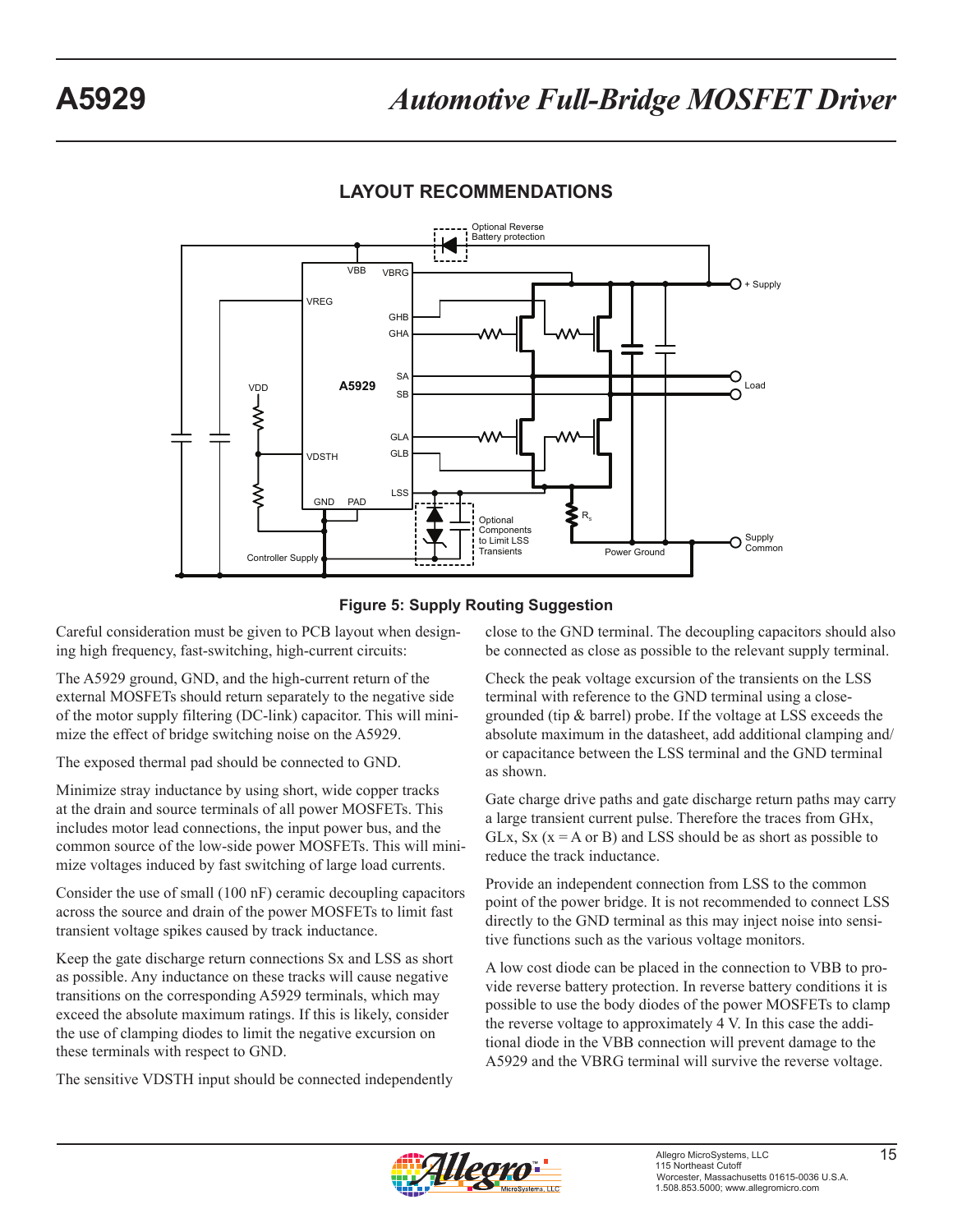# **CUSTOMER PACKAGE DRAWING**



**Figure 6: Package LP, 24-Pin eTSSOP with Exposed Thermal Pad**